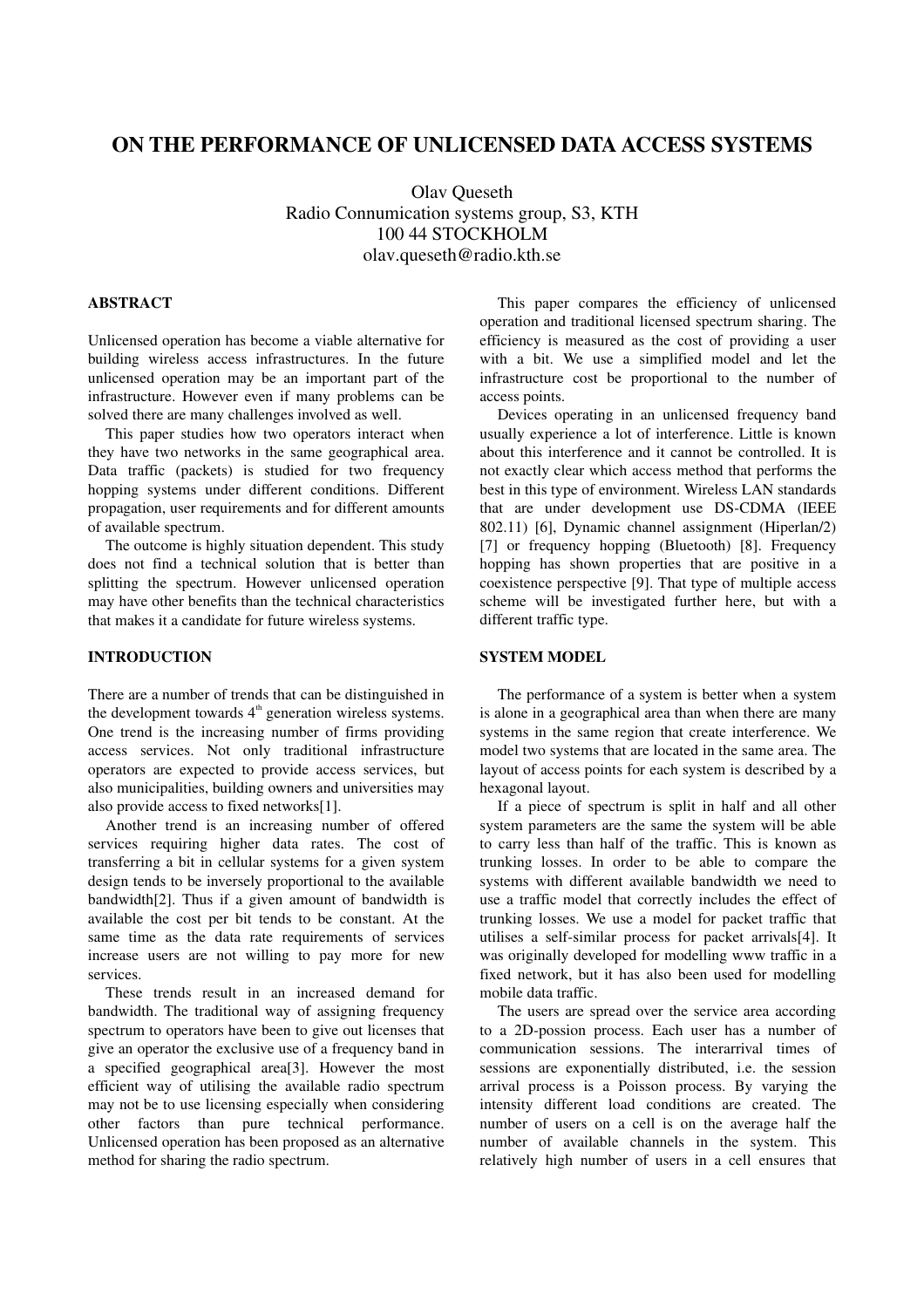capacity limitations result from interference and not the (limited) radio link speed of the individual users. All users belonging to one operator has the same session arrival intensity. However the arrival intensity may differ between the two operators.

The number of packets within a session is binomial distributed with an average of 10 packets per session. The length of the packets is lognormally distributed with an average of 40 kbit and a variance of 120 kbit. The packet length is truncated at 480 kbit to avoid too large packets. The interarrival time of the packets within a session is Pareto distributed. with mean 5.04 seconds and alpha 1.2. The distribution is truncated at 333 seconds.

We choose a propagation model that models a campus area. The pathloss between users and access points is modelled as a distance dependent component and a lognormal random component[5]. In this case the systems will cause a lot of interference to each other. This forms a good framework for comparing unlicensed and licensed operation.

#### **SYSTEM DESIGN**

The frequency hopping system is using constant output power. The hopping sequence is random with a uniform probability of picking a channel in one slot. However the hopping sequences among users connected to the same base station are orthogonal. We also assume that all base stations are synchronised.

The basic data rate is set to 10 kbit/s. The timeslots are 200 ms long. There are two reasons for picking these parameters. The model is calibrated for channel rates of this order since it was originally for data traffic within GSM networks. The timeslots are made relatively long for a pragmatic reason. To ease the requires time for doing computational experiments. A frame is considered to be received correctly if the carrier to interference ratio is above 11 dB. Frames that are lost are retransmitted by using an ARQ scheme. Perfect acknowledgement is assumed. However if there are more than 10 consecutive errors the packet is dropped.

Since most of the traffic in future systems is expected to be downlink traffic we study only the downlink direction. However the studies could easily be extendet to take care of the uplink as well.

## **PERFORMANCE MEASURES**

The average throughput for each user is measured as by determining how long the user has been active, either waiting to transmit a packet, transmitting or retransmitting frames. The number of total transmitted bits is then divided by the total active time.

Users are considered to be satisified if they have an average transmission rate above 50% of the raw link capacity, which in this case gives us a requirement of 5 kbit/s. The requirement on the system is that more than 95% of the users should be satisfied.

We measure the percentage of satisfied users in a number of load combinations for the two operators. This makes it possible for us to determine under which load combinations the two systems comply with the requirements.

## **NUMERICAL RESULTS**

We study how the number of available channels influence the system performance. In figure 1 the results are presented. More channels usually result in higher capacity. However since the number of users in the system is proportional to the number of channels available the traffic will also increase as the number of channels increase.

However from an increased amount of channels we would also expect to see higher trunking efficiencies. But the traffic is modeled as a self-similar process which means that the "burstiness" will be maintained in aggregated data streams. Thus there are no large trunking gains when the number of channels increase.

We can see that the border of the feasible region is almost straight. Thus the total available capacity is not reduced when it is shared between two operators. This result is consistent with previous results for voice type traffic [9].



Figure 1: The border between the feasible and infeasible region for different number of available channels.

We have also studied the influence of the lognormal shadow fading in the propagation model. Systems operating in the unlicensed spectrum are currently deployed in indoor environments as well as on campuses and other relatively small geographic areas. Typical for these environments is that the propagation conditions differ from the environment current cellular systems are deployed in.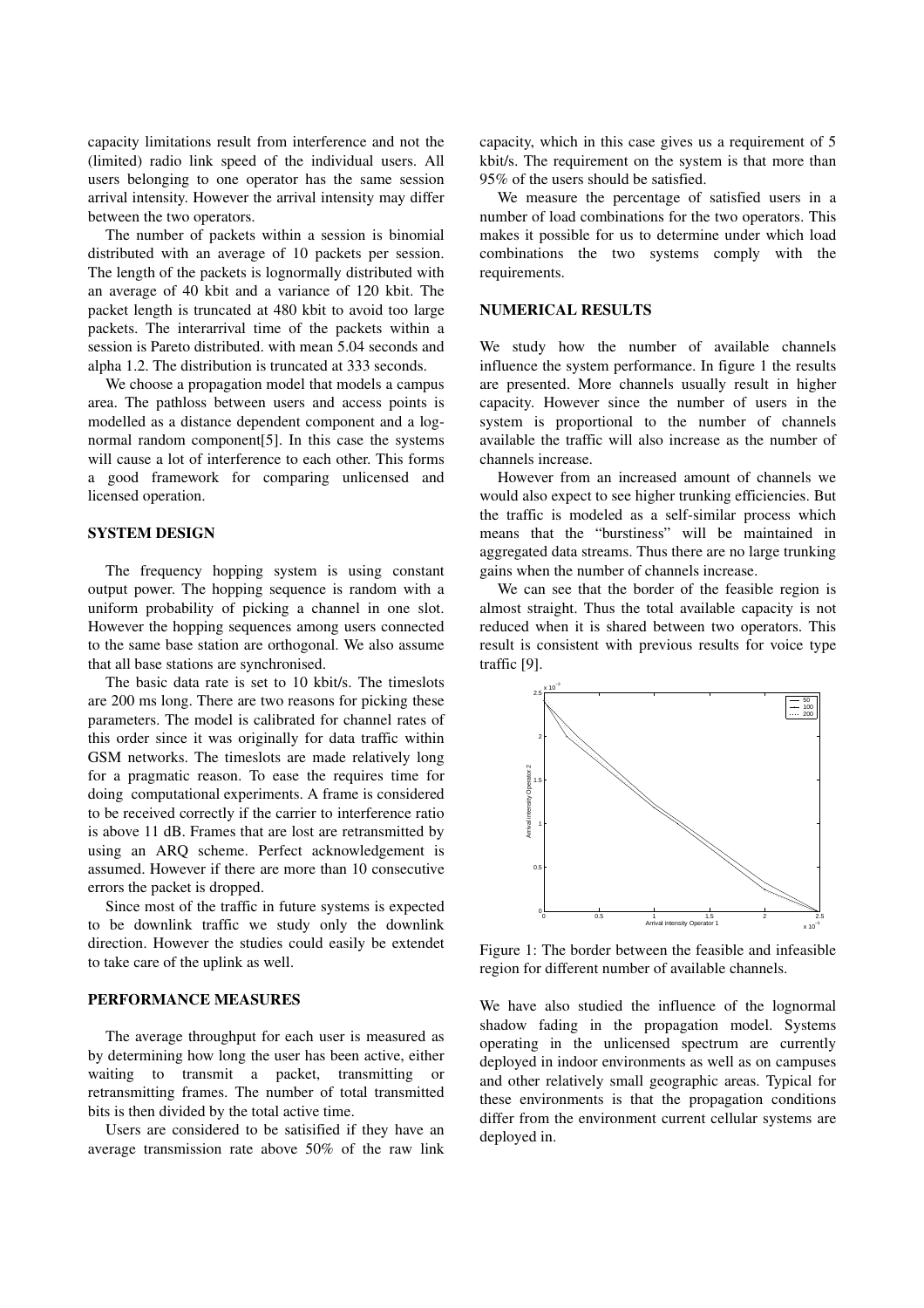To understand how the environment influences the sharing characteristics we vary the amount of lognormal shadowfading to get a crude method of modeling different environments.

In figure 2 we can se that the system performance degrades when the amount of shadow fading increases. This is consistent with the experience from cellular systems. The reason is that the carrier strength has a larger variance and thus there are more users with low signal strength.

However the sharing characteristics seems to improve. The border becomes straighter as the shadow-fading increases. The reason is that the users far away from their own base station and close to a base station of the other operator experiences quite a lot of interference. However as the shadow fading increases the probability of beeing "lucky" and get a high pathloss to the other base station increases even though the base station is close in geographical terms.



Figure 2: The influence of lognormal shadow fading on the amount of traffic that the systems can handle. 100 channels are available in the example.

We also study the influence of the throughput requirements on the coexistence properties. In figure 3 we see the results where the user requirement is that the datarate is at least 10% of the maximum possible (solid line) and 50% dotted line.

Of course it is possible to operate at higher loads, even if there are lots of retransmissions the packets will eventually get through.

However it is interesting to see that the shape of the curves are different. When the user requirement is at least 50% of the maximum datarate the available capacity is shared between the two operators and the total available capacity is approximately constant. But when the requirement is only 10% the total available capacity actually decreases when both operators have traffic.

The reason is probably that when both operators are active the "bad areas" where there is a lot of interference becomes more numerous. Thus more users have problem communicating. This effect is present if user requirements are higher as well, but since the traffic load is not as high the problem with bad areas does not become as pronounced.



Figure 3: Influence of the requirements for satisfied users. To be satisfied a user needs to have an average datarate of at least 10% of the raw link capacity (solid line) or 50% dotted line. 100 channels.

#### **CONCLUSIONS**

Frequency hopping used in unlicensed settings can provide a viable solution for combating interference. However there are many cases where the available capacity is reduced by sharing the spectrum among operators.

From a technical perspective sharing spectrum may not be the best situation when designing radio access systems. However unlicensed operation has a number of other positive characteristics that may make it a viable solution even though the solution is not the best one from a technical perspective.

Finally we can conclude that the radio propagation environment affects the coexistence properties. It is not only the available capacity when one operator is alone that changes, but also the available capacity when the radio resource is shared. We have also seen that the quality requirements affect the coexistence properties.

This indicates that the coexistence properties are dependent on a number of variables and the relations may be quite complex. Thus it may be hard to create results that can easily be generalised.